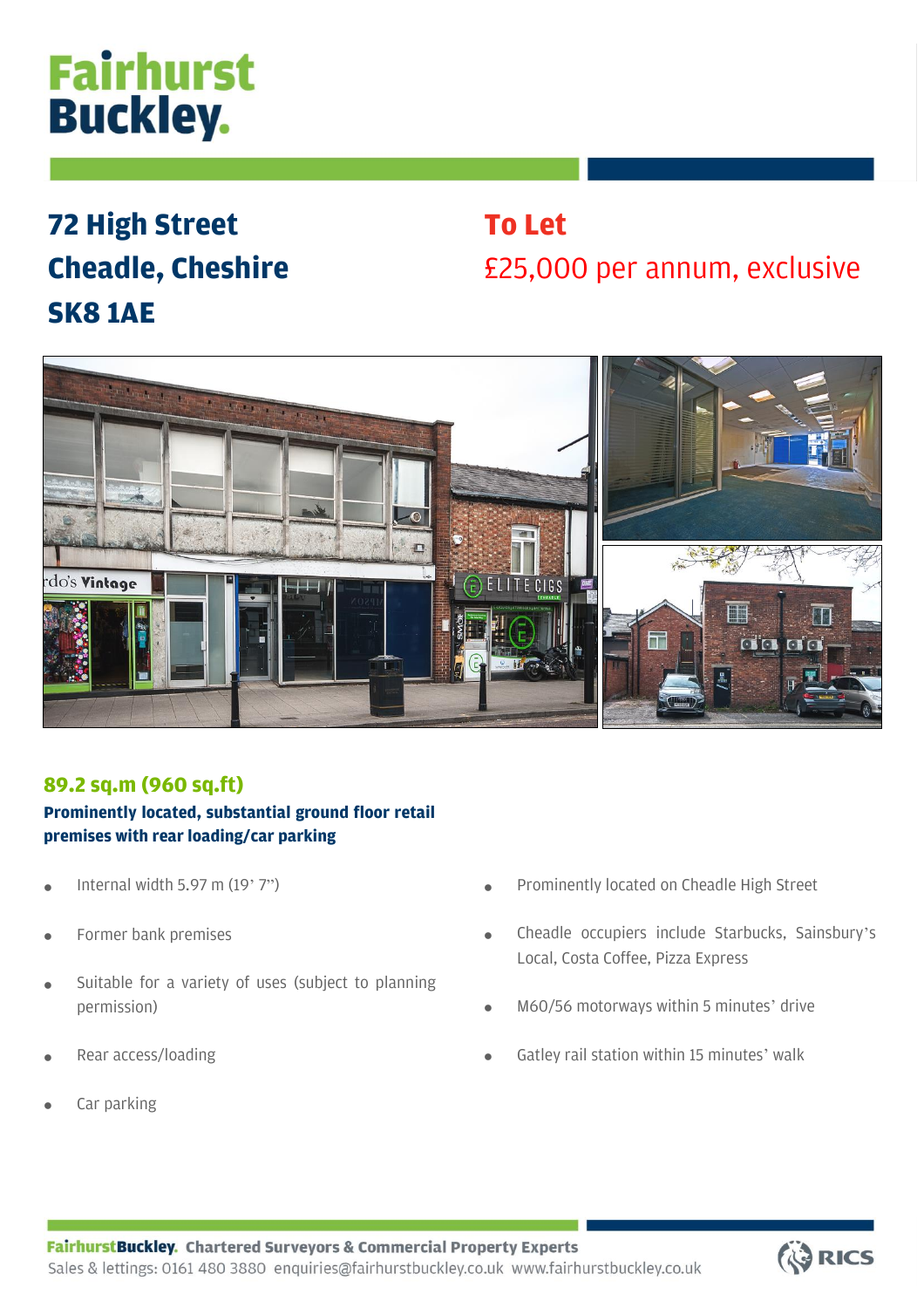#### **Location**

The premises are prominently located on High Street in Cheadle village centre where other occupiers include Starbucks, Sainsbury's Local, Costa Coffee, Pizza Express and Greggs. Cheadle is a very popular commercial and residential location and adjoining residential areas include Cheadle Hulme and Gatley. The M60 motorway is within 5 minutes' drive and Gatley rail station is within 15 minutes' walk. (SatNav: SK8 1AE)

#### **Description**

Ground floor retail/former bank premises within a midparade, two storey retail and office property.



#### **Ground Floor**

89.2 sq.m (960 sq.ft) net internal area including main sales area with an internal width of 5.97 m (19'7") and an internal depth of 13.3 m (43'7"), store area/strong room and understairs store. A toilet area is to be created in a location to be agreed (details to be confirmed).

#### **Car Parking**

To the rear of the premises there is a single allocated car parking space included with the premises. Cheadle is well serviced by a number of 'Pay & Display' car parking facilities.

#### **Services**

Available services include, electricity, water and drainage (independently metered electricity is to be provided by the Landlord – details to be confirmed).

#### **Energy Performance**

Energy Performance Asset Rating E-110. EPC available on request.

#### **Rateable Assessment**

Rateable Value: £(to be reassessed) Business Rates Payable 2022/23: £(to be reassessed) The information should be verified and may be subject to transitional adjustments/supplements/relief.

#### **Lease Terms**

A full repairing and insuring lease, for a term to be agreed, subject to rent reviews at 3 yearly intervals.

#### **Rent**

£25,000 per annum, exclusive. (The Landlord may require a Rent Deposit).

#### **Legal Costs**

The incoming tenant will be responsible for the Landlord's reasonable legal costs incurred in the transaction.

#### **Note**

The tenant is responsible for a proportional contribution towards the cost of the repair and maintenance of common parts of the property, external repairs, buildings insurance, etc. (details to be confirmed).

#### **Viewings/Further Information**

Fairhurst Buckley Sales & Lettings 0161 480 3880 7 Acorn Business Park, Heaton Lane, Stockport, SK4 1AS Email[: enquiries@fairhurstbuckley.co.uk](mailto:enquiries@fairhurstbuckley.co.uk) [www.fairhurstbuckley.co.uk](http://www.fairhurstbuckley.co.uk/)

#### **Possession**

Available following completion of legal formalities, subject to agreement on specific dates between the parties.

#### **Important Note**

All prices and rents quoted within these particulars are exclusive of, but may be subject to, VAT.

#### **Location Map 1**



**Note:** Fairhurst Buckley for themselves and for the vendors or lessors of this property whose agents they are, give notice that: (1) the particulars are set out for the guidance only of intending purchasers or tenants, and do not constitute part of any offer or contract. (2) all details are given in good faith and are believed to be materially correct but any intending purchasers or tenants should not rely on them as statements of fact and must satisfy themselves as to the accuracy of each of them. (3) no person in the employ of Fairhurst Buckley has any authority to make representations or give any warranties in relation to this property.